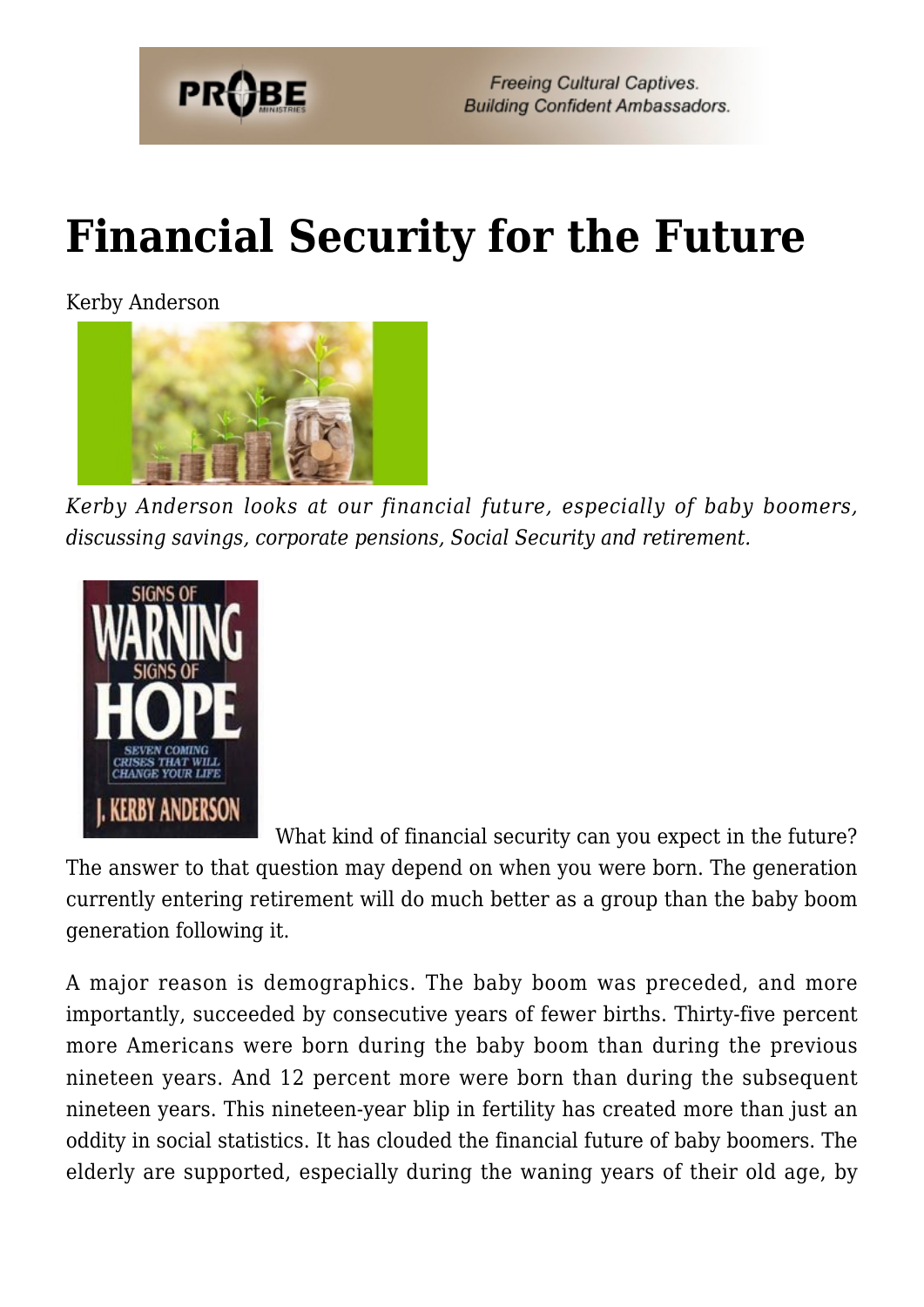

members of the younger generation. The baby boom was immediately followed by a baby bust, or what many commentators have labeled a "birth dearth." This disproportionate ratio between baby boomers and baby busters raises questions about the boom generation's future and suggests it will face an impending crisis of financial security.

Concern arises from both economic and demographic realities. The harsh economic reality in the 1990s is the federal deficit which mushroomed during the 1980s. Aggravating this economic situation are also such issues as trade deficits, increased taxes, higher oil prices, and an inevitable downturn in the economy.

A survey released by the International Association of Financial Planning found that "the long term psyche of the American public is depressed," with significant majorities fearing a resurgence of high inflation and worrying about the chances for a deep recession. But the more important issue is not economics but how demographics affect economics. The sheer size of the boom generation has had a negative impact on its members. Paul Hewitt of the Retirement Policy Institute put it this way:

The baby boom as a generation has been its own worst enemy. Whenever we wanted anything the price went up, and when we sold the price went down. So we got less for our labor and paid more for our houses. When we want to sell those houses the price will go down, and when we want medical care in old age, prices will go up.

Boomers in general, and leading-edge boomers in particular, find themselves part of what has become called "the triple-squeeze generation." The more than 25 percent of Americans between the ages of 35 and 44 are finding their own retirement being squeezed out by the college costs of their children and the longterm health care costs of their aging parents. Sixty-six percent of baby boomers surveyed by the International Association of Financial Planning said "providing long-term care fora parent would affect their ability to save for their children's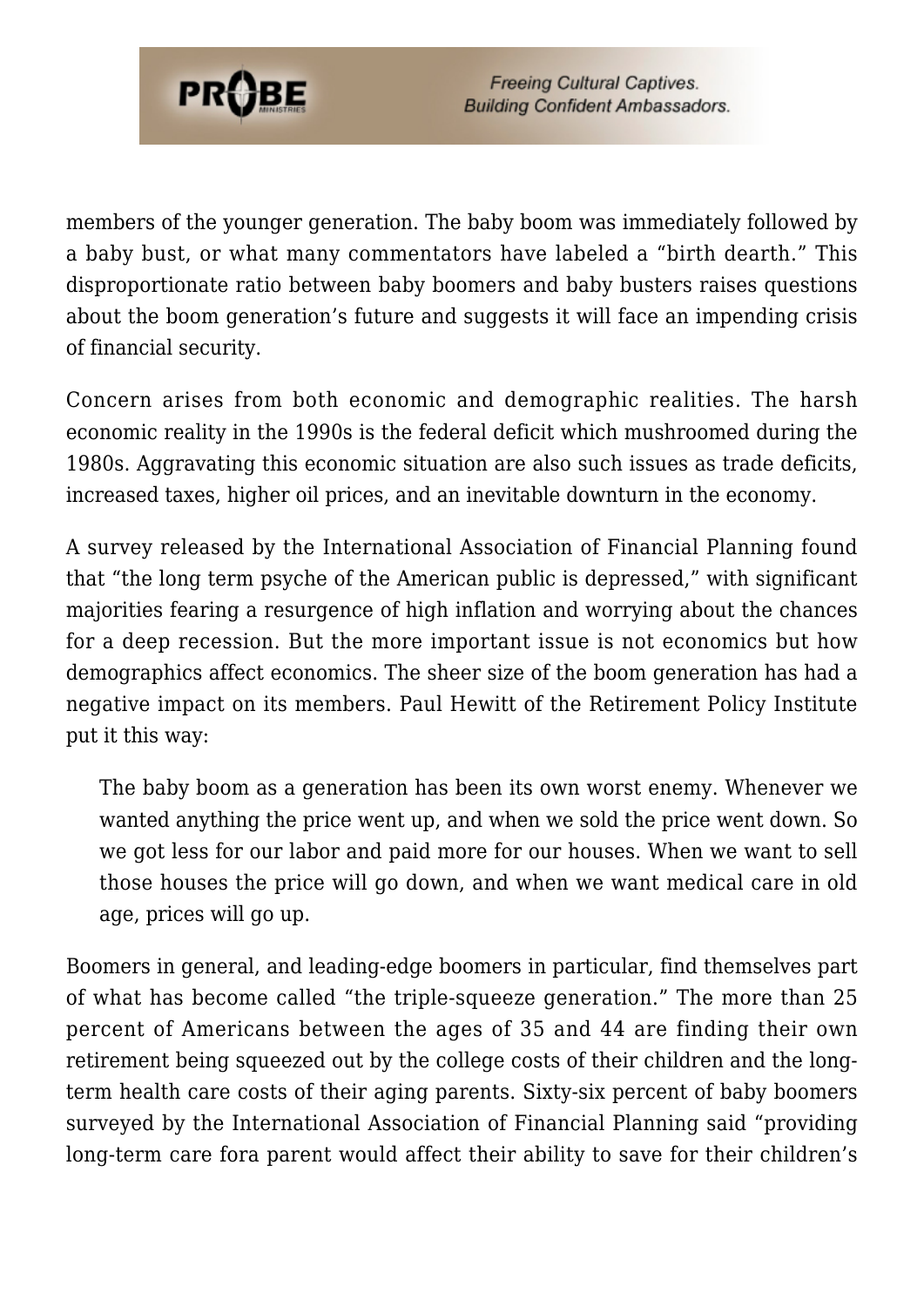

education" and would no doubt also affect their ability to save for their own retirement.

Commentators have also referred to these people as the "sandwich generation" because they are sandwiched between an older generation dependent upon them for elder care and a younger generation dependent upon them for housing and education. Surely this is one generation that needs to take a hard look at its financial future. The economic and demographic realities may seem dismal, but they will be much worse if we fail to apply biblical principles to our finances. The key to financial security for most Americans has been the three-legged stool of savings, pensions, and Social Security. Unfortunately, economic termites threaten the strength of that stool.

## **Savings**

The first leg on the retirement stool is savings. The boomers are justly concerned about the savings (or more to the point, the lack of savings) they have put away so far for their retirement. A survey of leading-edge boomers found that six out of ten expressed great concern about being able to meet all of their financial responsibilities, and 62 percent fear that they will outlive their retirement savings.

But they aren't the only ones concerned. A survey by the American Academy of Actuaries echoed boomers' fears. Seventy-two percent of pension-fund actuaries polled predict that half the baby boom won't have the wherewithal to retire at age 65.

How much have baby boomers saved so far? Well, not very much if a recent survey is any indication. When a group of 35- to 49-year- olds were asked if they could come up with three thousand dollars in a few days without borrowing or using a credit card, 49 percent said they could and 49 percent said they couldn't. Not surprisingly a smaller percentage (only 29 percent) of the 18- to 24-year-olds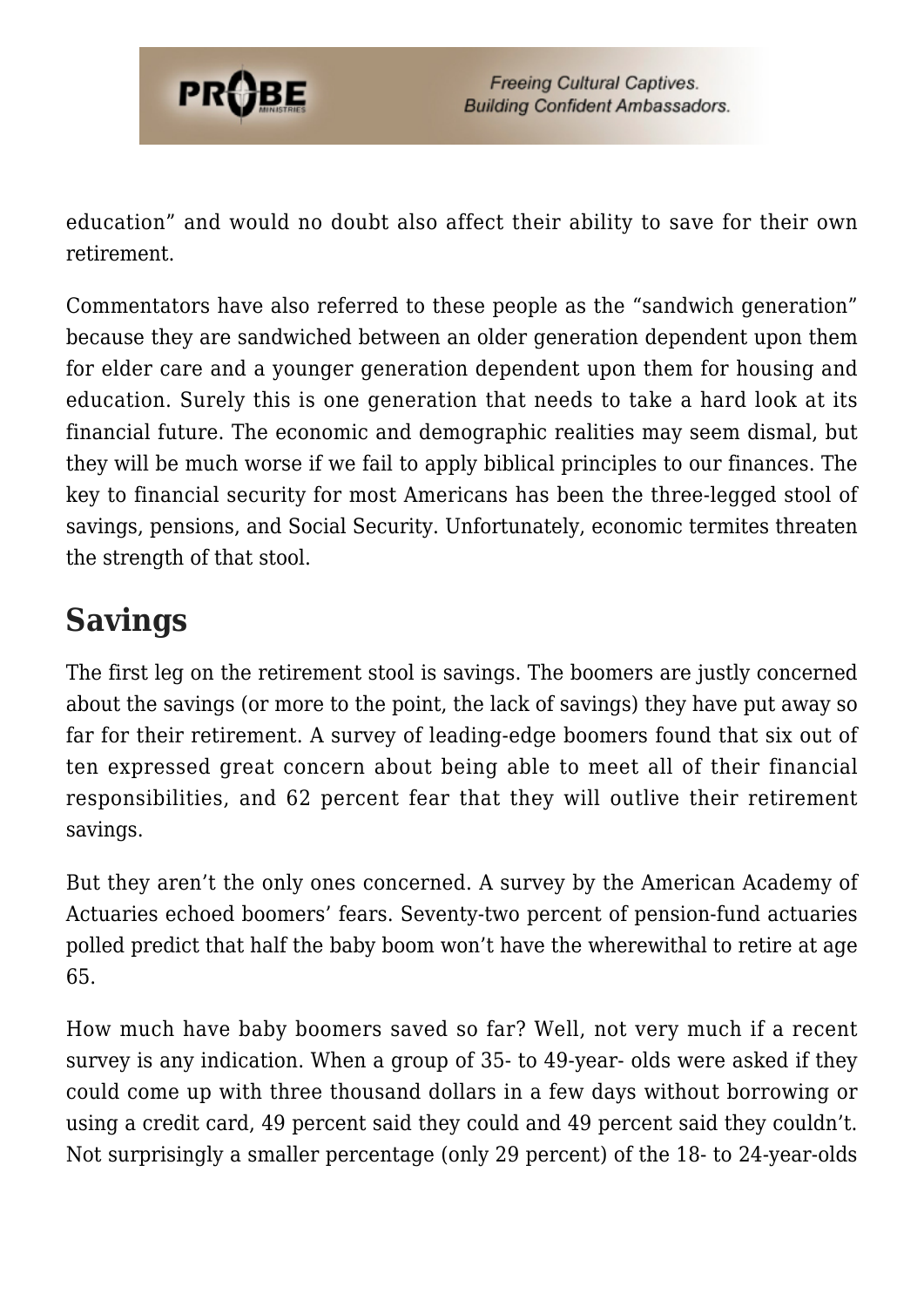

had the three thousand dollars.

The inability of so many boomers to come up with the sum of three thousand dollars illustrates two things. First, it shows how little (if anything) they have in savings or investments. Second, it demonstrates how much many of them are in debt. The first leg of the three-legged stool is in awful shape because, for many in the boom generation, savings are decreasing while debt is increasing. The reasons for boomer debt are fairly simple. First, the boomers had great expectations for themselves and were often willing to go deeply in debt in order to finance the lifestyle they had chosen for themselves. Second, they had the misfortune of entering the consumer world at the time when wages were stagnant and when most of the goods and services they craved were hit by inflation. This further fueled consumer borrowing, which became both a cause and a consequence of their downward mobility.

Between 1970 and 1983, the percentage of boomer families paying off consumer debt increased from two-thirds to three-fourths. Of families in debt in 1983, the average amount of debt was nearly five thousand dollars.

Families in debt usually are not saving. If they had any financial resources to save and invest, they would be wise to first retire their high interest consumer debt. In 1984, more than a third of all households headed by a person under thirty-five had no savings whatsoever on deposit with banks and other financial institutions, aside from non-interest-paying checking accounts.

The solution to this problem is simple: Get out of debt and put money into savings and retirement. Now while this may be easy to say, it is difficult for the current generation to do. Baby boomers' expectations frequently exceed their income, and the changing economic and demographic realities place them in a precarious position. But if this generation wants to have a more secure financial future, it must take appropriate financial measures now.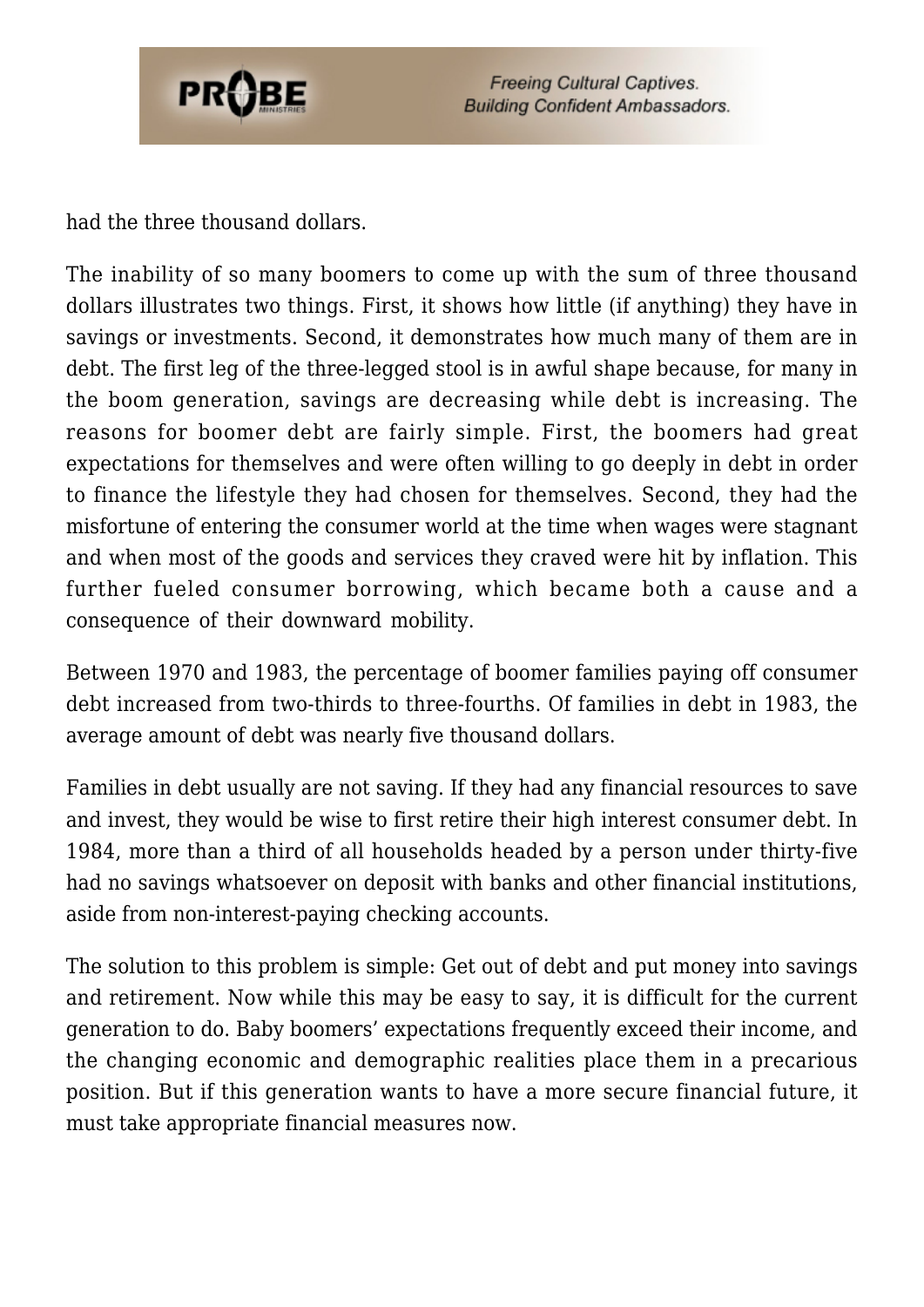

#### **Corporate Pensions**

In the past, there used to be an unwritten agreement between a company and an individual. If you faithfully worked for the company, the company would take care of you in your retirement. But this tacit agreement has broken down for two reasons.

First, many of these companies lack the financial resources to take care of the baby boom generation. Consolidation of some companies and the bankruptcies of many others put pensions in jeopardy. Other companies heavily invested in speculative schemes by thrifts and junk bonds, and their portfolios rest on shaky ground. In other cases, the current financial resources seem adequate but have yet to be tested when the millions of baby boomers begin to retire. Second, many baby boomers have not spent enough time with any one company to earn a significant pension. It was not uncommon for the parents of baby boomers to have worked for a single company for more than twenty years. Baby boomers, on the other hand, change jobs if not career paths with unprecedented frequency.

This apparent restlessness is born from both choice and necessity. Boomers are much less likely to stay in a job that does not enhance personal development and self-expression. Unlike their fathers, who would often remain with a company "for the sake of the family," the boom generation is much more likely to move on.

Boomers also change jobs out of necessity. They find themselves competing with each other for fewer upper-management positions for a number of reasons. First, companies have thinned their management ranks. Most of this restructuring was done in the 1980s to make companies more efficient. The rest was a natural result of buyouts, takeovers, and consolidation leaving fewer structural layers in upper management and fewer jobs.

Second, boomers crowded into middle-management ranks at the same time restructuring was taking place. The leading-edge boomers in their prime career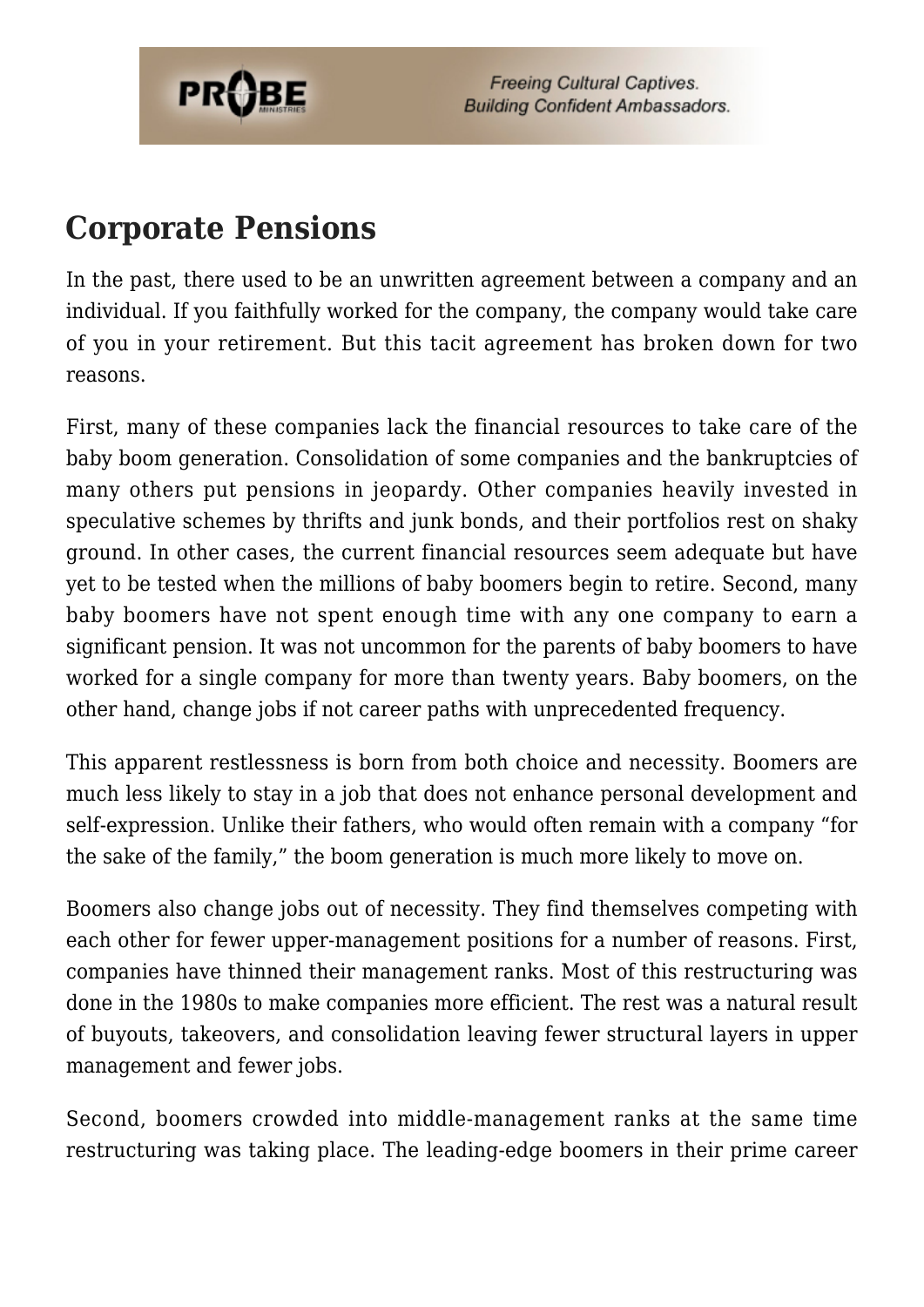

years are finding themselves on career plateaus and becoming dissatisfied. Many wonder if they will ever make it to the corner office or the executive suite.

Third, there was a boom of business school graduates. The first boomers who graduated with MBAs were often ridiculed by classmates in other academic disciplines. But this initial condemnation gave way to active pursuit, and the number of business graduates quickly proliferated. As supply has outstripped demand, this ambitious group with heightened expectations finds itself frustrated and constantly looking for a job change.

All of these factors have put this generation in a precarious position. By and large, they are not saving and have inadequate pensions to give them a secure financial future. So many are trusting that Social Security will be there for them when they retire. But will it?

## **Social Security**

The impending Social Security debacle is complex and the subject of whole books. But the basic issue can be illustrated by once again looking at the demographic impact of the boom generation.

When Social Security began in the mid 1930s, the ratio of workers to recipients was ten to one and life expectancy was two years below retirement age. The payas-you-go system could work with those kinds of numbers.

But two fundamental demographic changes threaten to send Social Security off a cliff. First is the "senior boom." Advances in modern medicine have raised life expectancy by 28 years in just this century. Today the median age is already 32 and still climbing. Some demographers see the median age reaching as high as 50 years old. One has to wonder about the stability of Social Security in a country where half of the people qualify for membership in the American Association of Retired Persons.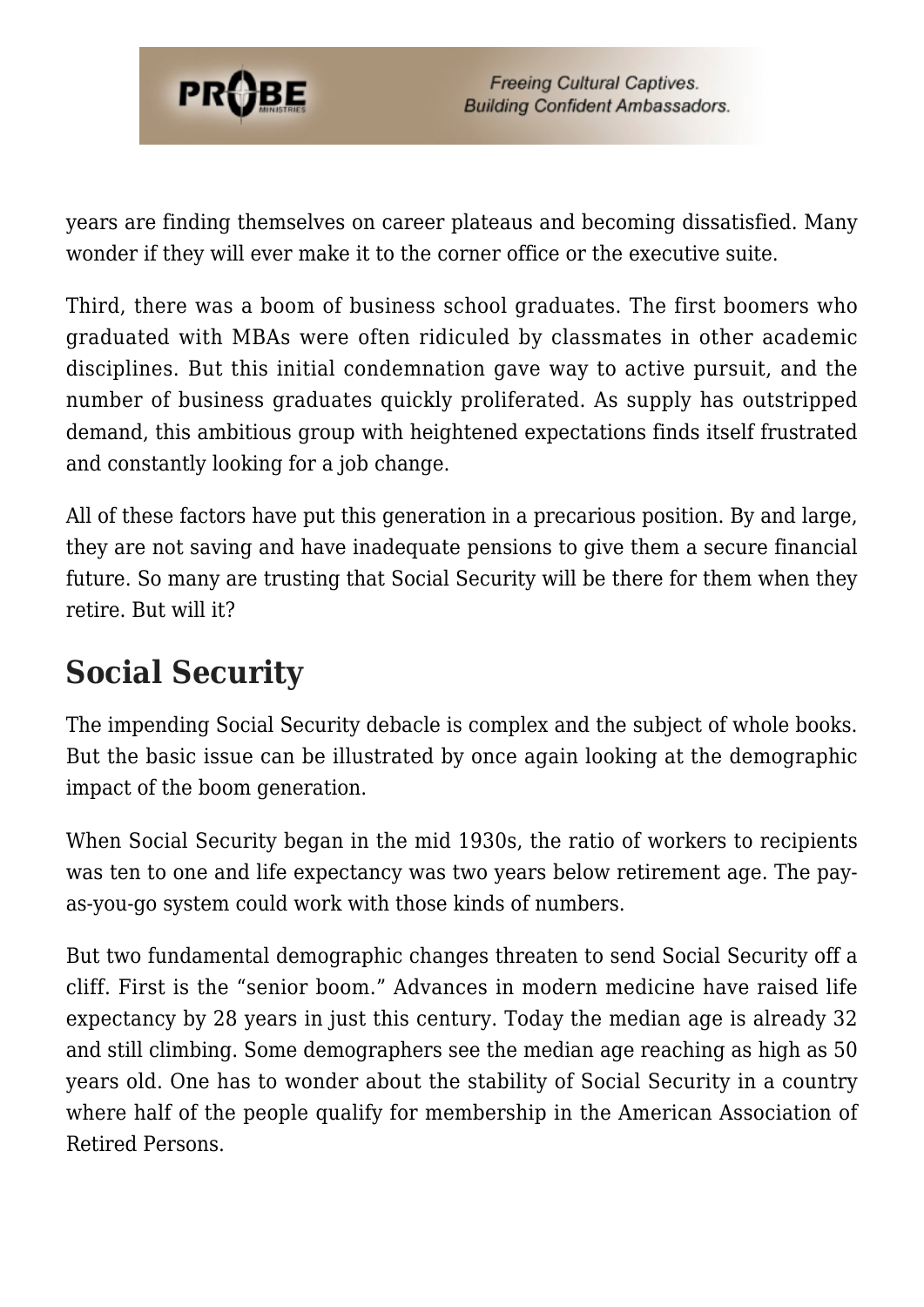

The second demographic change is the ratio between the baby boom generation and the baby bust generation. The smaller generation following the boom generation will be called upon to support Social Security when boomers retire. The system will face incredible strains through the next few decades as the ratio of workers to Social Security beneficiaries continues to decline.

Both demographic changes are relevant. Americans are living longer, and ratios between generations are skewed. These two changes are certain to transform the current pay-as-you-go system into nothing more than an elaborate Ponzi scheme by the twenty-first century. The solutions to the Social Security crisis are few and all politically difficult to achieve. Either you have to change the supply of contributions or the demand of the recipients. Increasing the supply of contributors could be achieved by increasing the birth rate (unlikely, and probably too little too late) or allowing more immigration of workers who could contribute to Social Security. The only other way to increase the supply of contributions is to increase FICA payments. But there will have to be an upper limit on how much Americans can be taxed. If benefits stay at their current levels, workers in the year 2040 could find Social Security taking as much as 40 percent of their paychecks.

Decreasing demand would require trimming benefits. Current recipients benefit most from Social Security. A retiree on Social Security today recovers everything he paid into the system in about four years. On the other hand, few boomers will ever get the amount of money they paid into the system. Some politicians have suggested trimming benefits to current recipients. Others suggest applying a means test to wealthy recipients or those who receive other pension income. Neither proposal has much likelihood of passage.

More likely, Congress will be forced to trim future benefits. Congress has already increased the age of retirement and may induce workers to stay on the job until age 70. Another solution would be to provide the biggest tax breaks for workers to fund their own retirement through IRAs or Keoghs.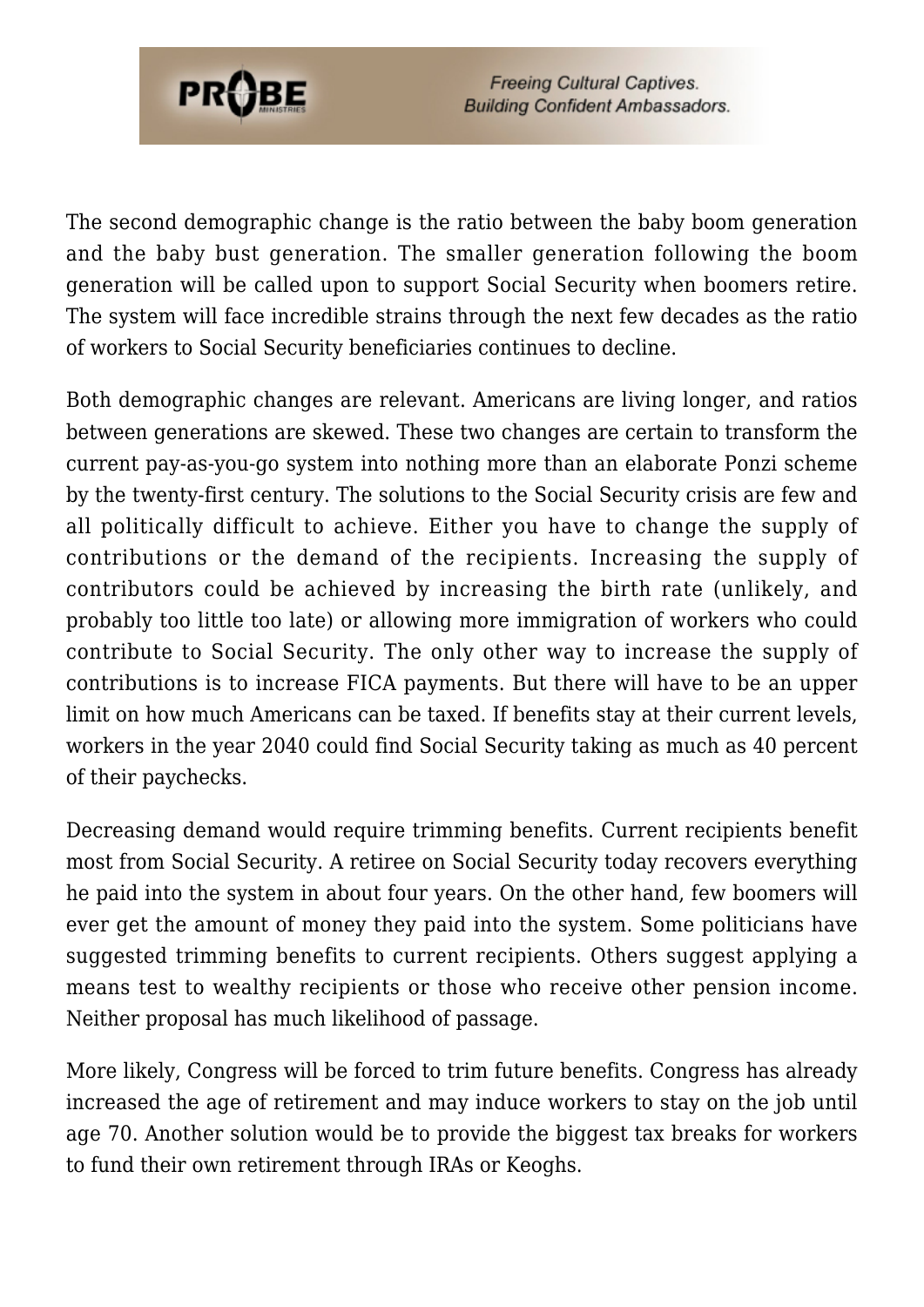

Obviously the solutions are not popular, but the alternative is a collapse of the Social Security system in the next decade. If something isn't done, the demographic realities will destroy the system.

## **Retirement**

Although this generation grew up assuming retirement would be the norm, the changing social and economic conditions we have discussed may force a rethinking of that basic assumption. After all, the idea of retirement historically is of recent origin.

When Social Security was first adopted in 1935, life expectancy was below 63, a full two years under the retirement age. Retirement was for the privileged few who lived long enough to enjoy the meager financial benefits from the system.

Even as late as the 1950s, the contemporary image we have today of retirement communities and the elderly sightseeing in recreational vehicles did not exist. Retirement still did not exist as an institution. Nearly half the men over age 65 were still in the workforce.

Polls taken during the 1950s and early 1960s showed that most Americans desired to work for as long as they could and saw retirement merely for the disabled. Today, however, most Americans look forward to their retirement as a time to travel, pursue personal interests, and generally indulge themselves. Yet the demographic landscape suggests we might have to revise our current images of retirement.

As baby boomers slowly jog towards Golden Pond, they will likely be the largest generation of senior citizens in history, both in absolute size and in relative proportion to the younger generation. By the year 2000, the oldest boomers could be taking early retirement. The number of workers and dependents retired by 2025 could swell to as many as 58 million workers and dependents, more than double the current number of retirees.